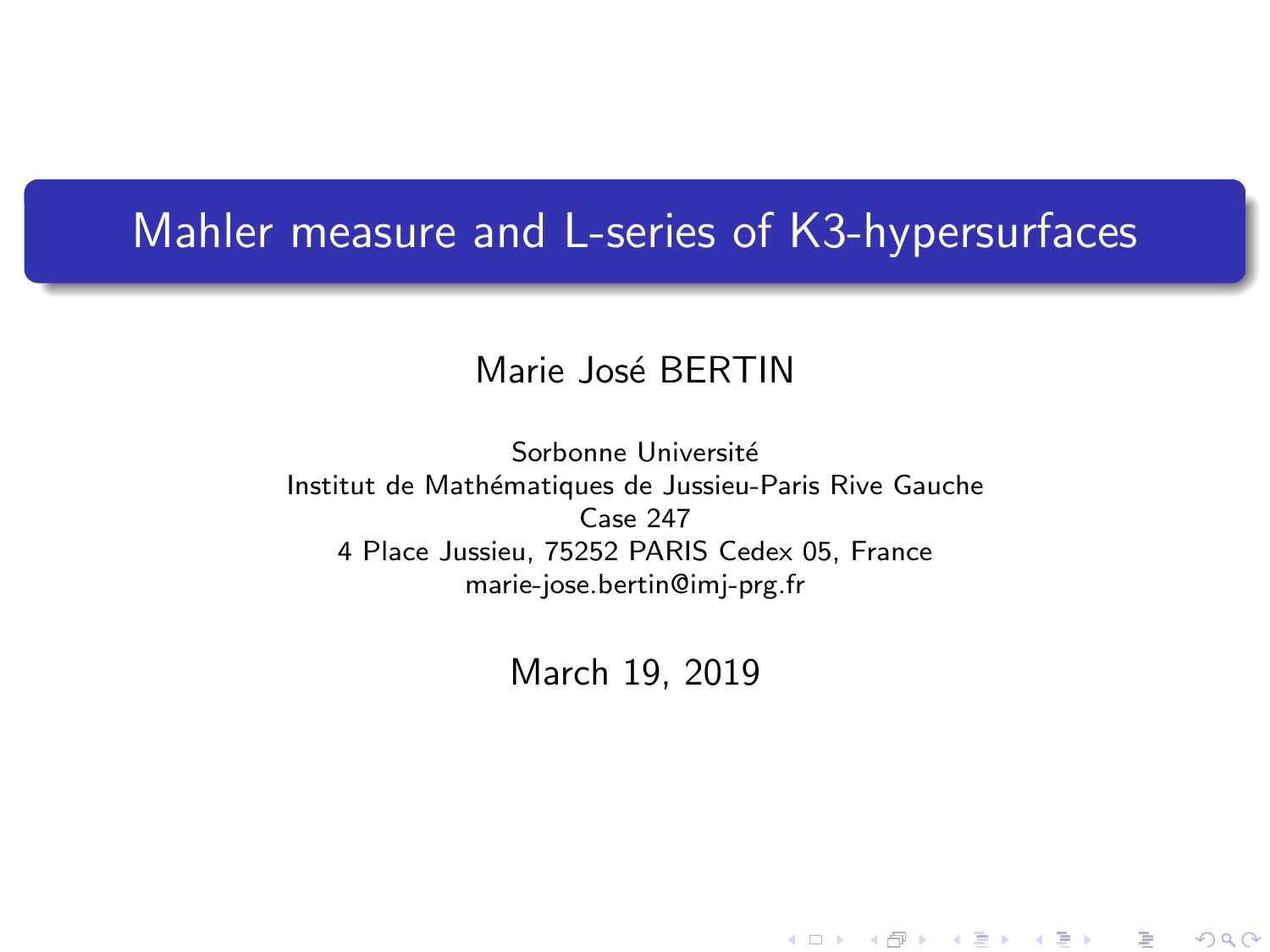Generalise Deninger's guess (Calgary CMS meeting 1996):

$$
m(x+\frac{1}{x}+y+\frac{1}{y}+1)=\frac{15}{4\pi^2}L(E,2)=:L'(E,0),
$$

E elliptic curve,algebraic closure of the zero set of the polynomial, denoted 15a8 (Cremona's notation), of conductor 15, defined by

$$
Y^2 + XY + Y = X^3 + X^2
$$

with L-series given by the modular form

$$
f_{15A}(z)=\eta(z)\eta(3z)\eta(5z)\eta(15z)
$$

(Deninger's guess was proved in 2011 by Rogers and Zudilin and again in 2013 by Zudilin.)

(ロ) (御) (君) (君) (君) 君 のぬの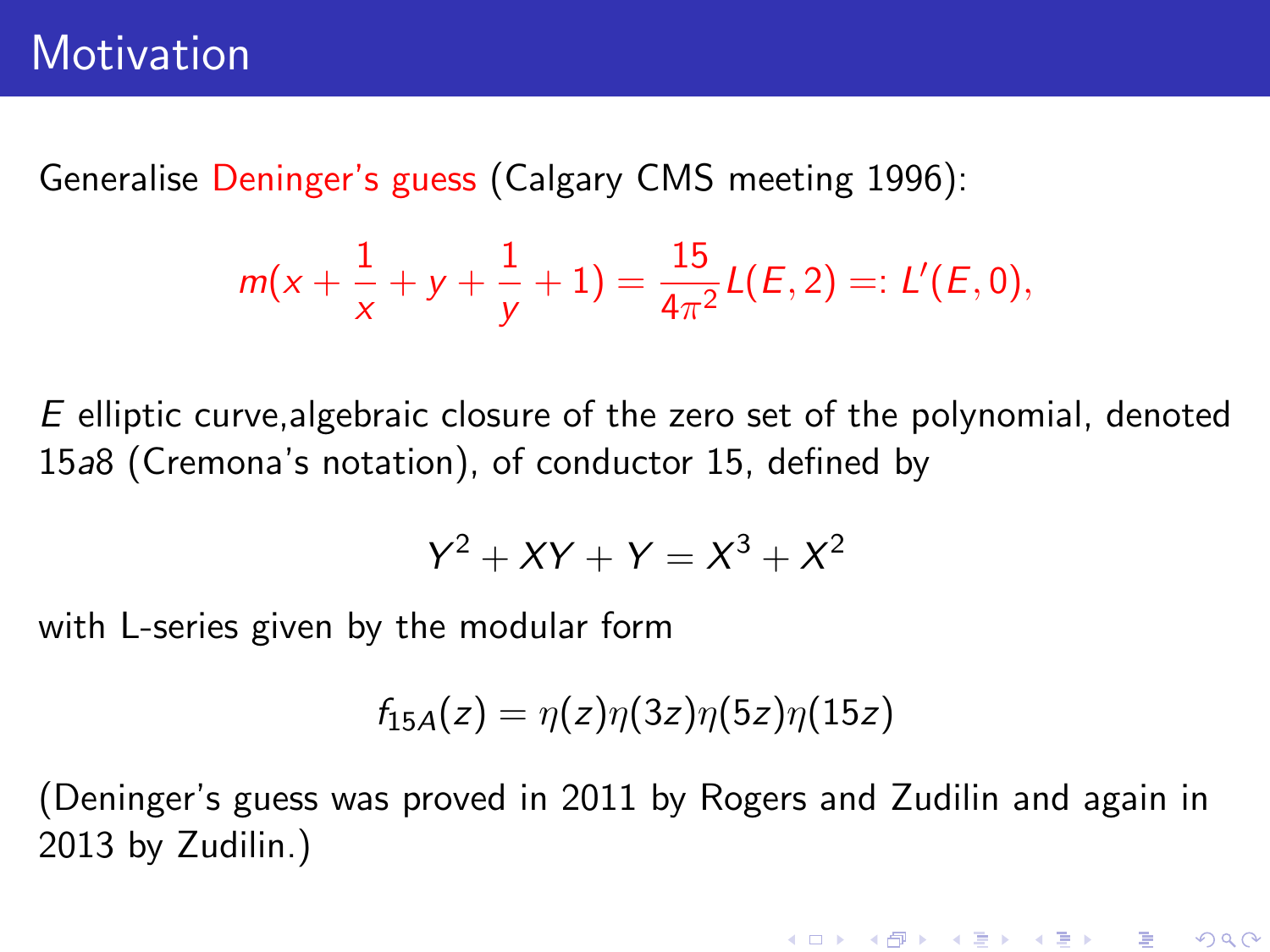Find explicit Mahler measures of certain polynomials

$$
P_k = x + \frac{1}{x} + y + \frac{1}{y} + z + \frac{1}{z} - k
$$
 (Apéry-Fermi pencil)

$$
Q_k = (x + y + z + 1)(xy + xz + yz + xyz) - (k + 4)xyz
$$

in terms of L-series of modular forms and also in terms of L-series of the variety.

4 0 8 4

 $QQ$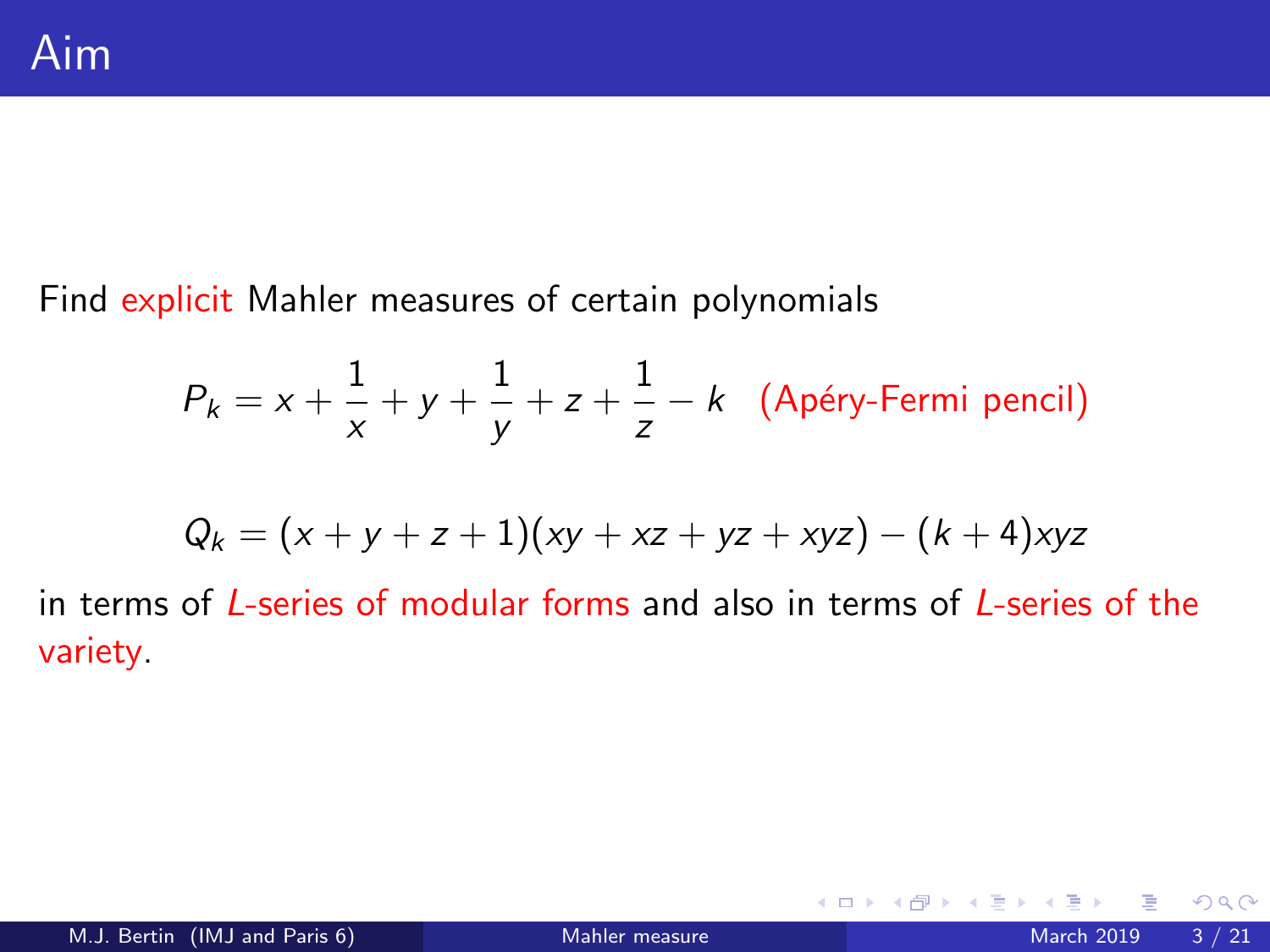Introduced by Mahler in 1962,

the logarithmic Mahler measure of a polynomial  $P$  is

$$
m(P) := \frac{1}{(2\pi i)^n} \int_{\mathbb{T}^n} \log |P(x_1,\dots,x_n)| \frac{dx_1}{x_1} \dots \frac{dx_n}{x_n}
$$

and its Mahler measure

 $M(P) = \exp(m(P))$ 

where

$$
\mathbb{T}^n = \{ (x_1, \cdots, x_n) \in \mathbb{C}^n / |x_1| = \cdots = |x_n| = 1 \}.
$$

By Jensen's formula,  $\Omega(P) = M(P)$  if P a one variable polynomial.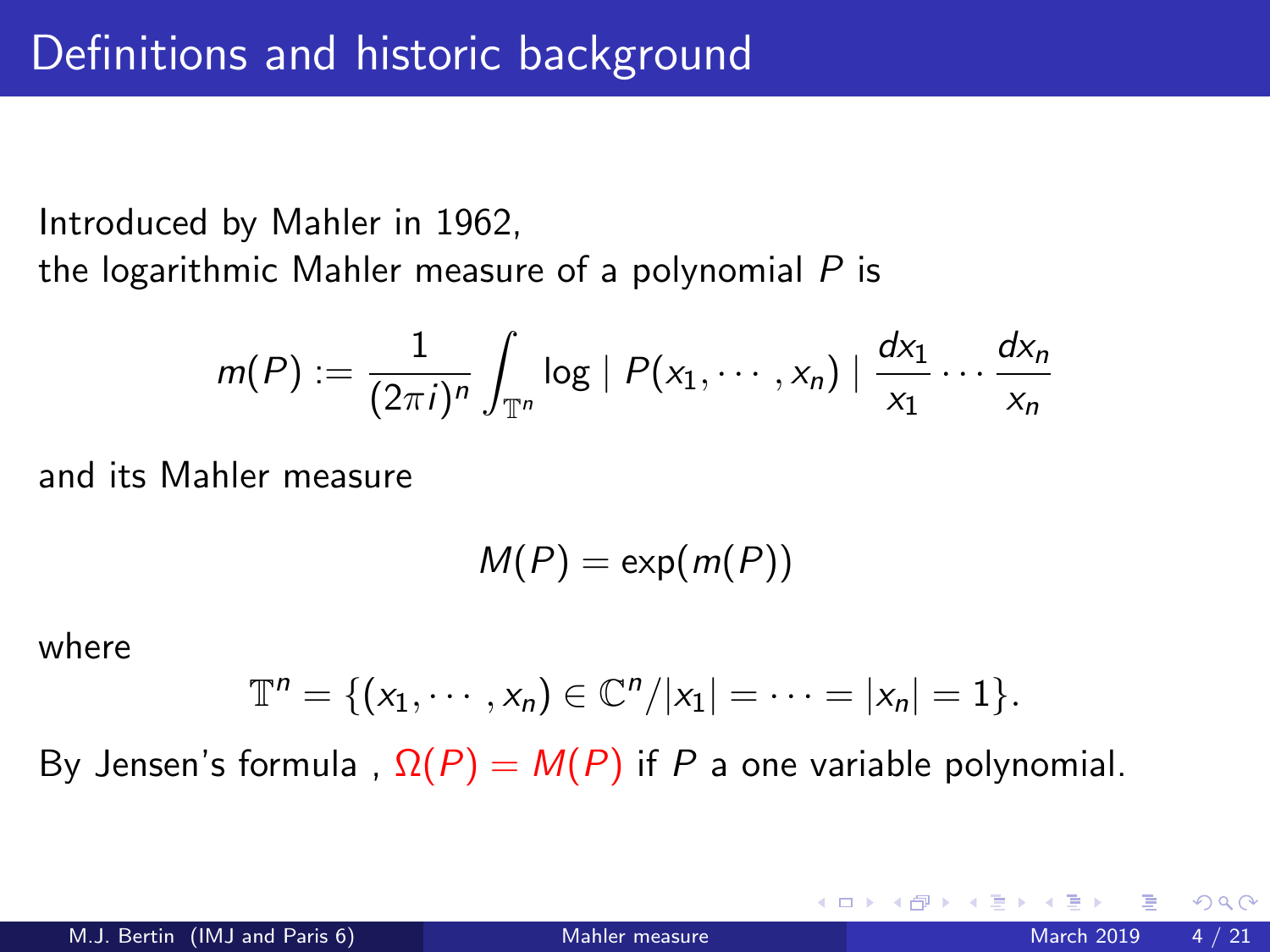Thus the first reference to problems of Mahler measures is Lehmer's question (1933) (still unsolved):

Let  $P \in \mathbb{Z}[X]$ , monic, non cyclotomic and define:

$$
\Omega(P)=\prod_{P(\alpha)=0} \mathsf{max}(|\alpha|,1),
$$

does there exist such a  $P$  satisfying

$$
1<\Omega(P)<\Omega(P_0)=1.1762\cdots?
$$

where

$$
P_0(X) = X^{10} + X^9 - X^7 - X^6 - X^5 - X^4 - X^3 + X + 1
$$

is the Lehmer polynomial, in fact a Salem polynomial. For detailed background, see my Copenhagen talk (Aug. 27, 2018) on my web page.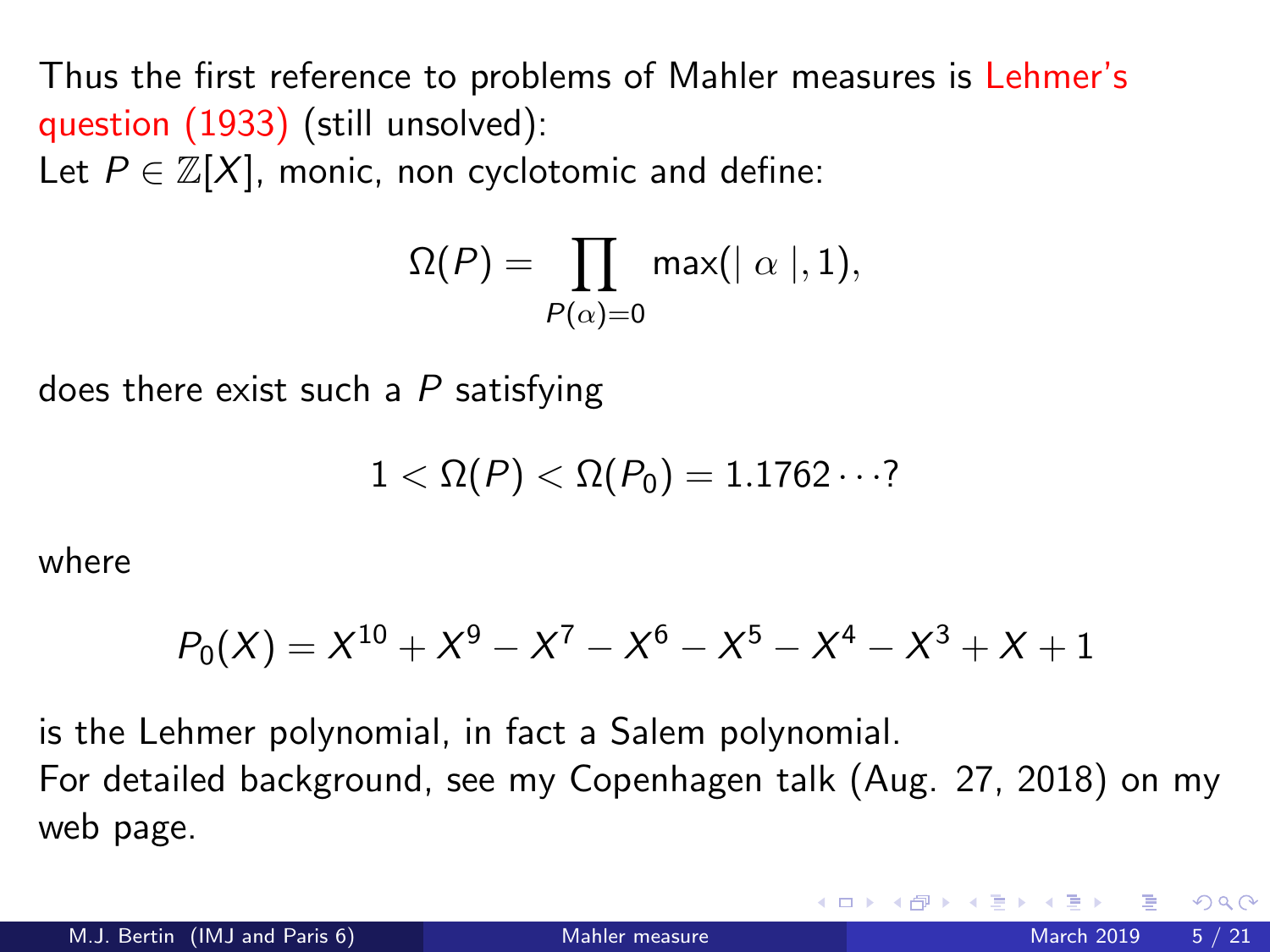- Polynomials  $P_k$  and  $Q_k$  define elliptic K3-surfaces
- Elliptic curves and elliptic K3-surfaces are Calabi-Yau varieties
- Like elliptic curves, singular  $K3$ -surfaces defined over  $\mathbb O$  are modular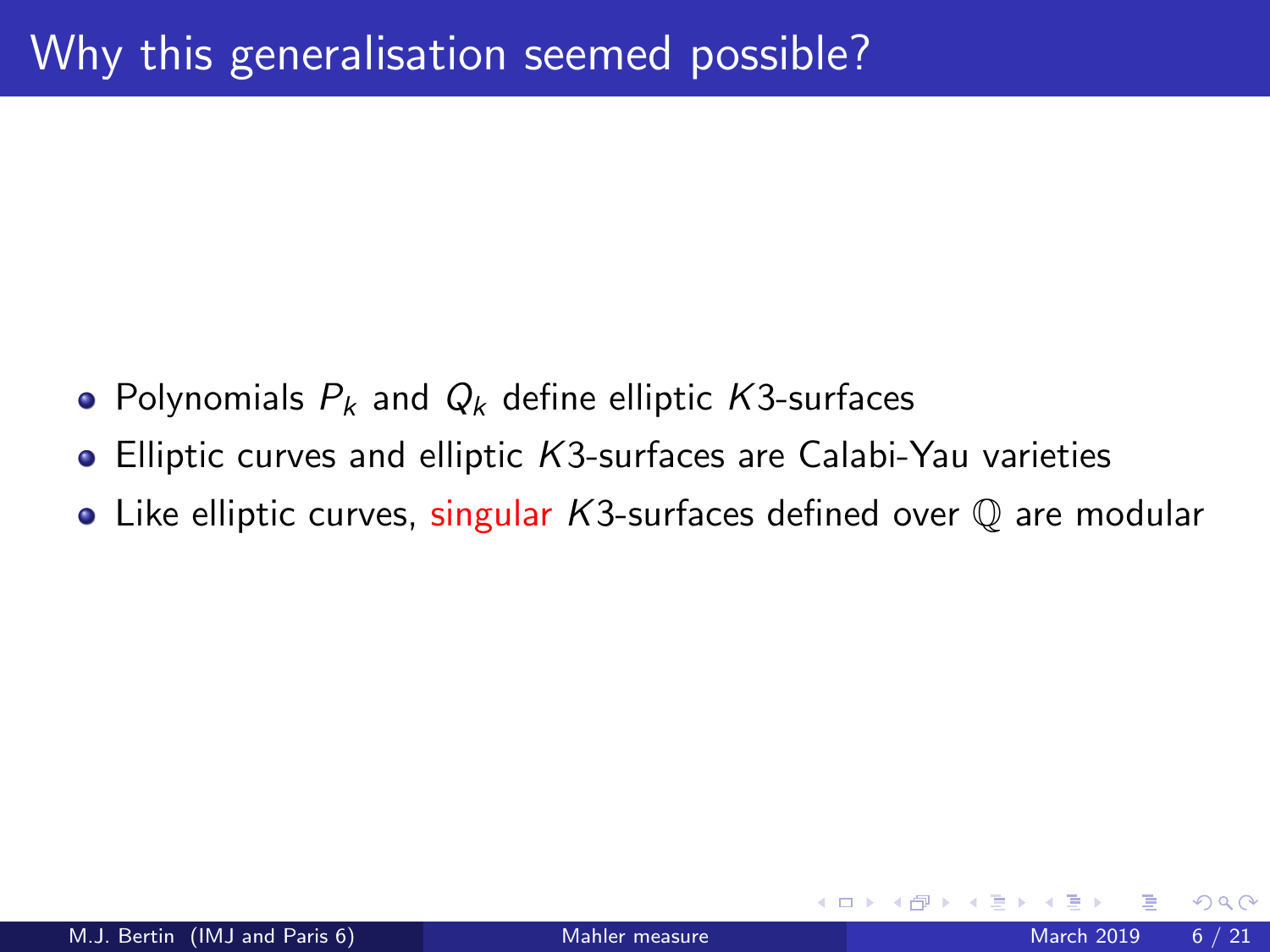<span id="page-6-0"></span>A double covering branched along a plane sextic for example defines a K3-surface X. In case of the Apéry-Fermi pencil

$$
(2z + x + \frac{1}{x} + y + \frac{1}{y} - k)^2 = (x + \frac{1}{x} + y + \frac{1}{y} - k)^2 - 4
$$

4 0 8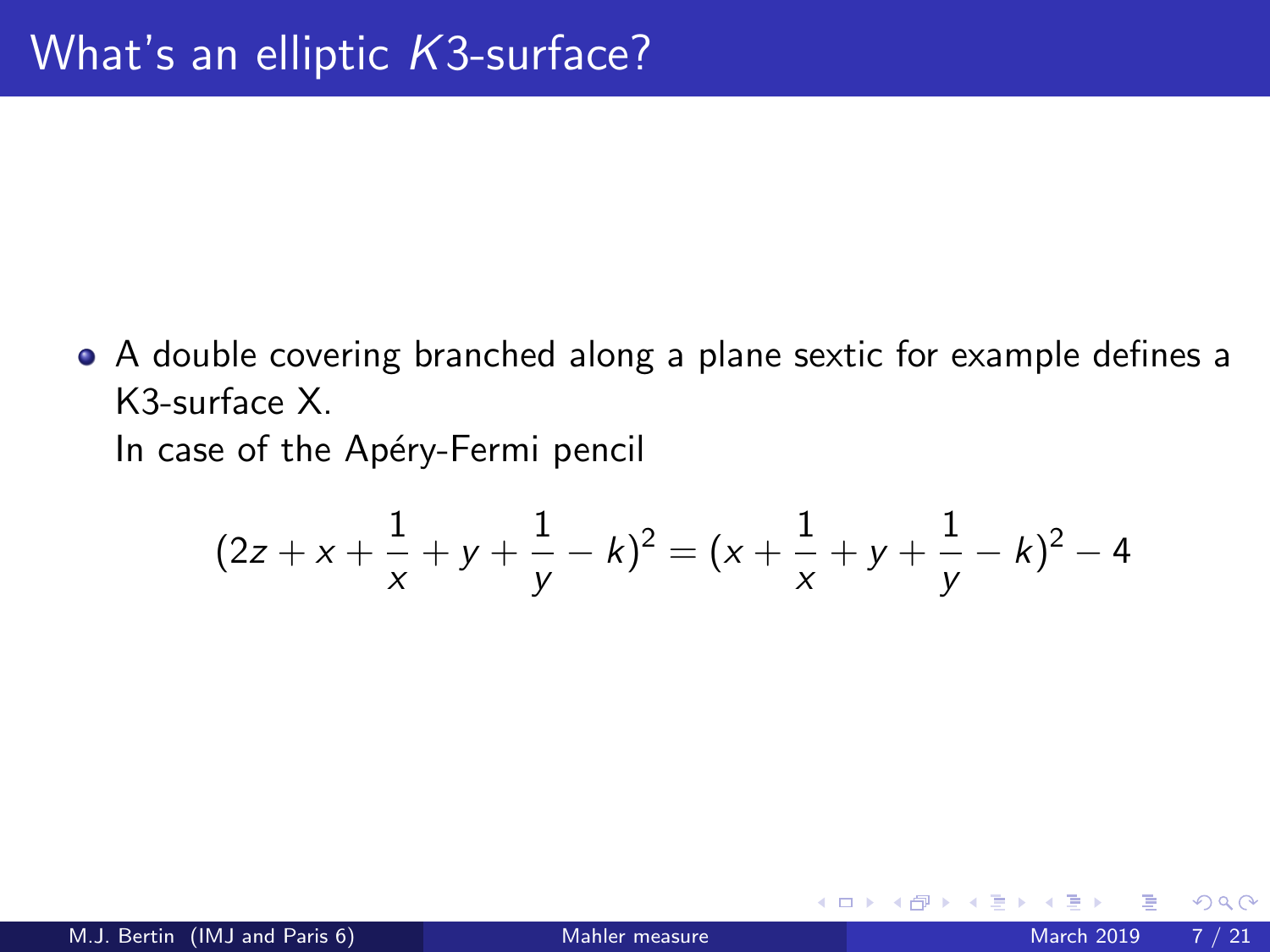- <span id="page-7-0"></span>An elliptic  $\mathcal{K}3$  surface  $X$  admits a fibration  $\pi:X\to\mathbb{P}^1$  such that the fiber  $\pi^{-1}(t)$  is an elliptic curve for all but a finite number of  $t$  giving the singular fibers classified by Kodaira.
- Given an elliptic surface as

$$
y^2 + a_1(t)xy + a_3(t)y = x^3 + a_2(t)x^2 + a_4(t)x + a_6(t)
$$

you recognize an elliptic fibration on a K3 surface if the degree of polynomials  $a_i$  is  $\leq 2i$  and is exactly 2*i* for one *i*.

• How to get an elliptic fibration on the Apéry-Fermi pencil? First, as did Peters and van Vglut, in cutting by a pencil of planes  $X + Y + Z = t$ . This gives the elliptic fibration:

$$
y^2 - xy(t^2 - kt + 1) = x(x - 1)(x + t^2 - tk)
$$

#### t is called an elliptic parameter

But, if we want to obtain Weierstrass equations of all the elliptic fibrations of the pencil, we must use the technique of Elkies's neighbors. (see our recent preprint B. and [Lec](#page-6-0)[ac](#page-8-0)[h](#page-6-0)[eu](#page-7-0)[x](#page-8-0) [\(](#page-0-0)[20](#page-20-0)[18\)](#page-0-0)[\).](#page-20-0)

 $QQ$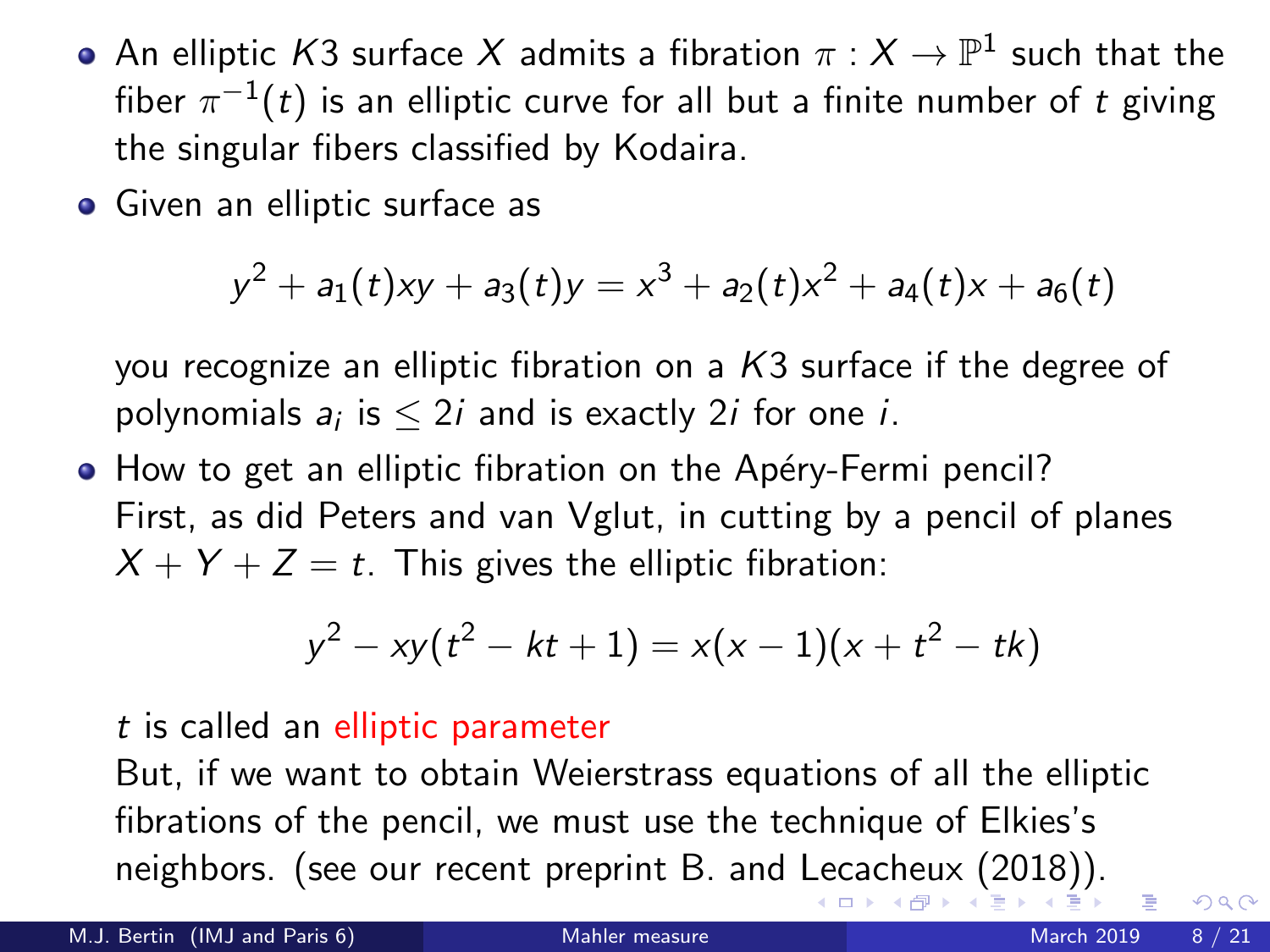- <span id="page-8-0"></span>• There is a unique holomorphic 2-form  $\omega$  on X up to a scalar.
- $H_2(X, \mathbb{Z})$  is a free group of rank 22.
- With the intersection pairing,  $H_2(X, \mathbb{Z})$  is a lattice and

$$
H_2(X,\mathbb{Z})\simeq U_2^3\perp (-E_8)^2:=\mathcal{L}
$$

 $\mathcal{L}$  is the K3-lattice,  $U_2$  the hyperbolic lattice of rank 2,  $E_8$  the unique even positive-definite unimodular lattice of rank 8.

$$
Pic(X) \subset H_2(X,\mathbb{Z}) \simeq Hom(H^2(X,\mathbb{Z}),\mathbb{Z})
$$

where  $Pic(X)$  is the group of divisors modulo linear equivalence, parametrized by the algebraic cycles.

۰

 $\bullet$ 

$$
Pic(X)\simeq \mathbb{Z}^{\rho(X)}
$$

 $\rho(X) :=$  Picard number of X

 $1 < \rho(X) < 20$ 

4 0 8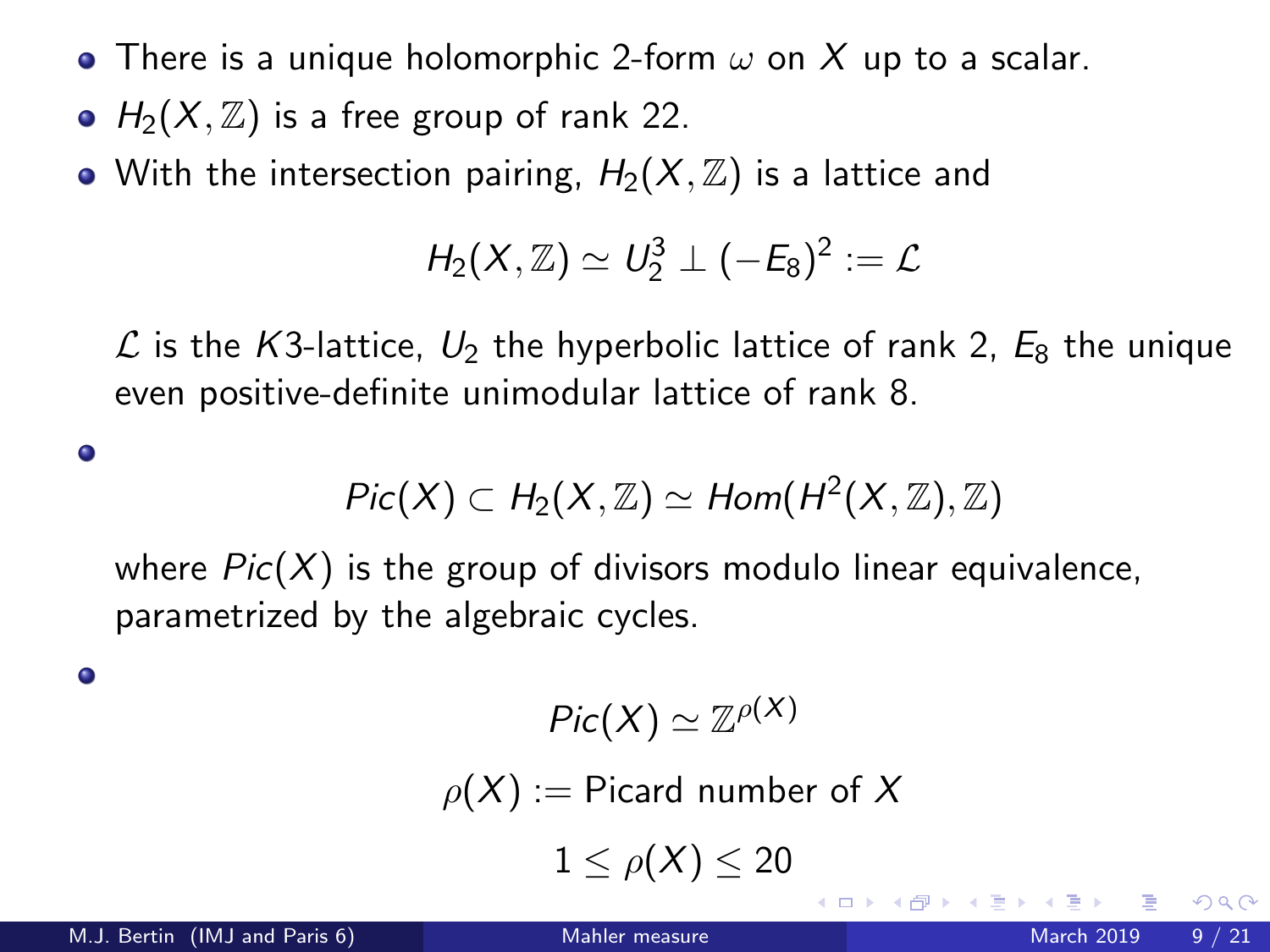$$
\mathcal{T}(X):=(\mathit{Pic}(X))^{\perp}
$$

is the transcendental lattice of dimension 22  $\rho(X)$ 

If  $\{\gamma_1, \cdots, \gamma_{22}\}$  is a Z-basis of  $H_2(X, \mathbb{Z})$  and  $\omega$  the holomorphic 2-form,  $\int \omega$ 

is called a period of  $X$  and

$$
\int_{\gamma}\omega=0\,\,\text{for}\,\,\gamma\in\mathit{Pic}(X).
$$

 $\gamma_i$ 

If  $\{X_z\}$  is a family of  $K3$  surfaces,  $z\in\mathbb{P}^1$  with generic Picard number  $ρ$  and  $ω<sub>z</sub>$  the corresponding holomorphic 2-form, then the periods of  $X_z$  satisfy a Picard-Fuchs differential equation of order  $k = 22 - \rho$ . For our family  $k = 3$ .

つへへ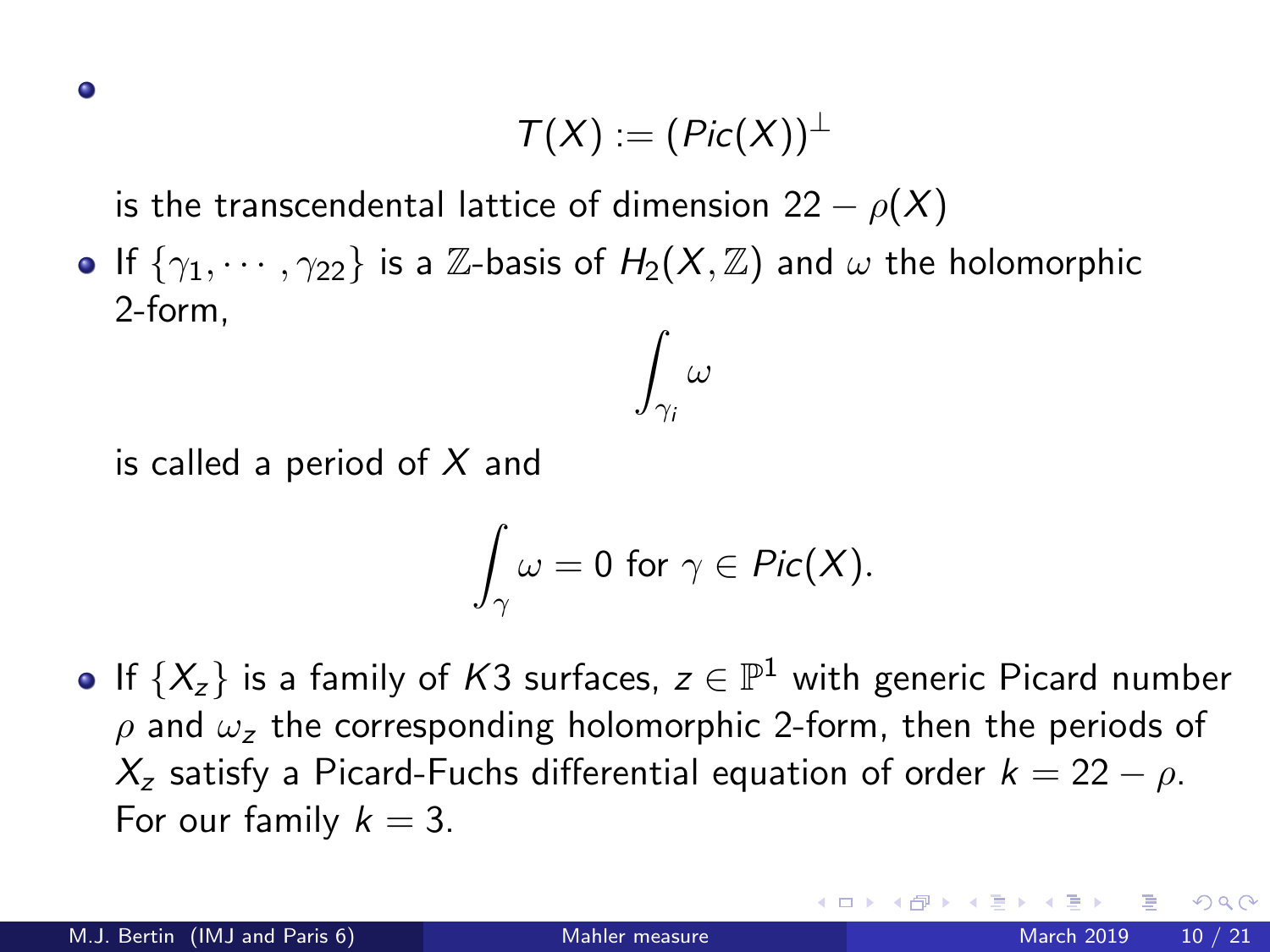$\bullet$  In fact, by Morrison, a M-polarized K3-surface, with Picard number 19 or 20 has a Shioda-Inose structure, that means

$$
X
$$
\n
$$
Y = \text{Kum}(A/\pm 1)
$$
\n
$$
A = E \times E/C_N
$$

If the Picard number  $\rho = 20$ , then the elliptic curve E is CM.

4 0 3 4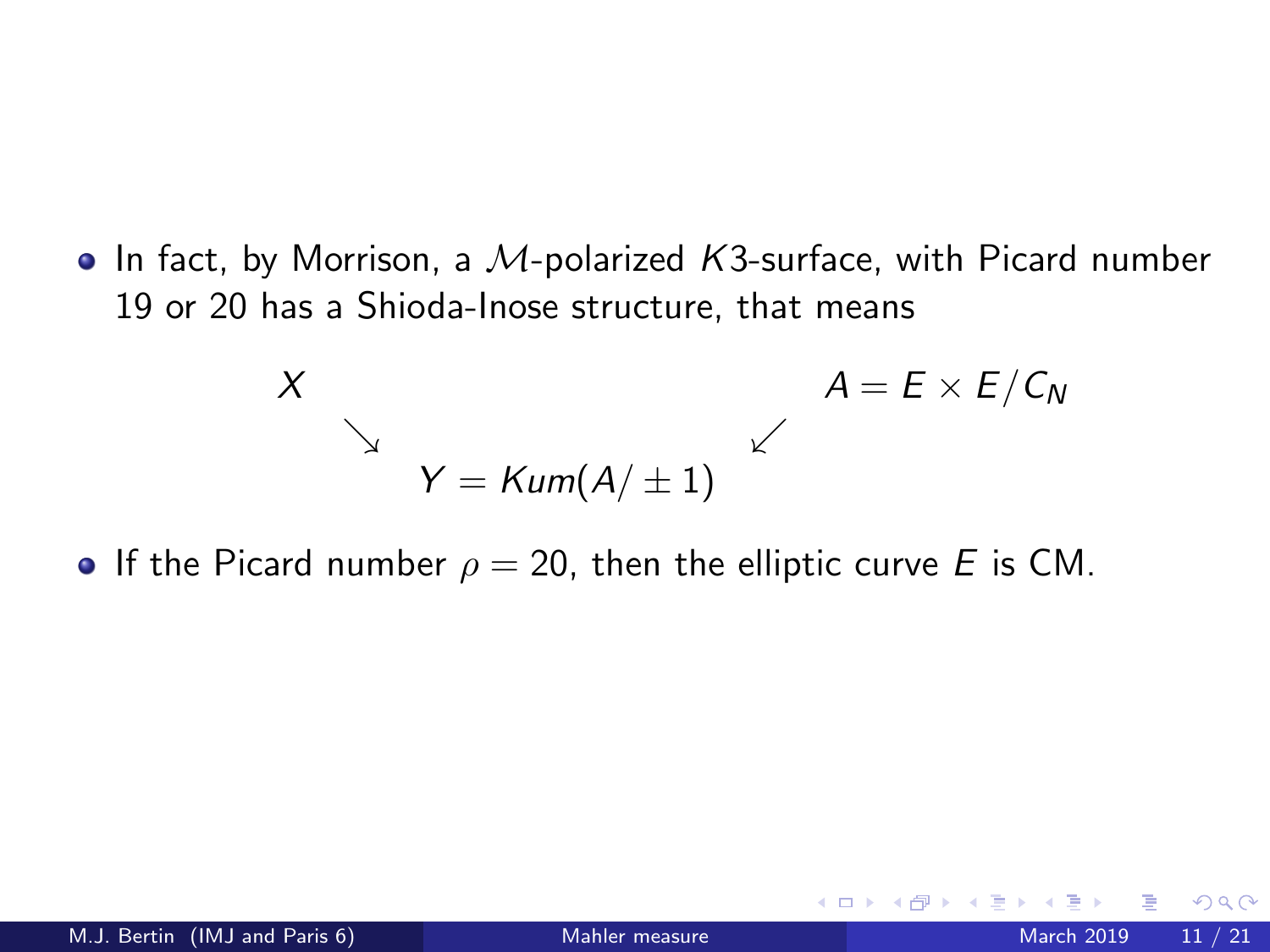### Theorem

(B. 2005) Let 
$$
k = -(t + \frac{1}{t}) - 2
$$
 and  $t = \frac{\eta(3\tau)^4 \eta(12\tau)^8 \eta(2\tau)^{12}}{\eta(\tau)^4 \eta(4\tau)^8 \eta(6\tau)^{12}}$ 

$$
m(Q_k) = \frac{\Im \tau}{8\pi^3} \left\{ \sum_{m,\kappa}^{\prime} \left( 2(2\Re \frac{1}{(m\tau + \kappa)^3 (m\bar{\tau} + \kappa)} + \frac{1}{(m\tau + \kappa)^2 (m\bar{\tau} + \kappa)^2} \right) - 32(2\Re \frac{1}{(2m\tau + \kappa)^3 (2m\bar{\tau} + \kappa)} + \frac{1}{(2m\tau + \kappa)^2 (2m\bar{\tau} + \kappa)^2}) - 18(2\Re \frac{1}{(3m\tau + \kappa)^3 (3m\bar{\tau} + \kappa)} + \frac{1}{(3m\tau + \kappa)^2 (3m\bar{\tau} + \kappa)^2}) + 288(2\Re \frac{1}{(6m\tau + \kappa)^3 (6m\bar{\tau} + \kappa)} + \frac{1}{(6m\tau + \kappa)^2 (6m\bar{\tau} + \kappa)^2}) ) \right\}
$$

メロト メ都 トメ ヨ トメ ヨ

 $299$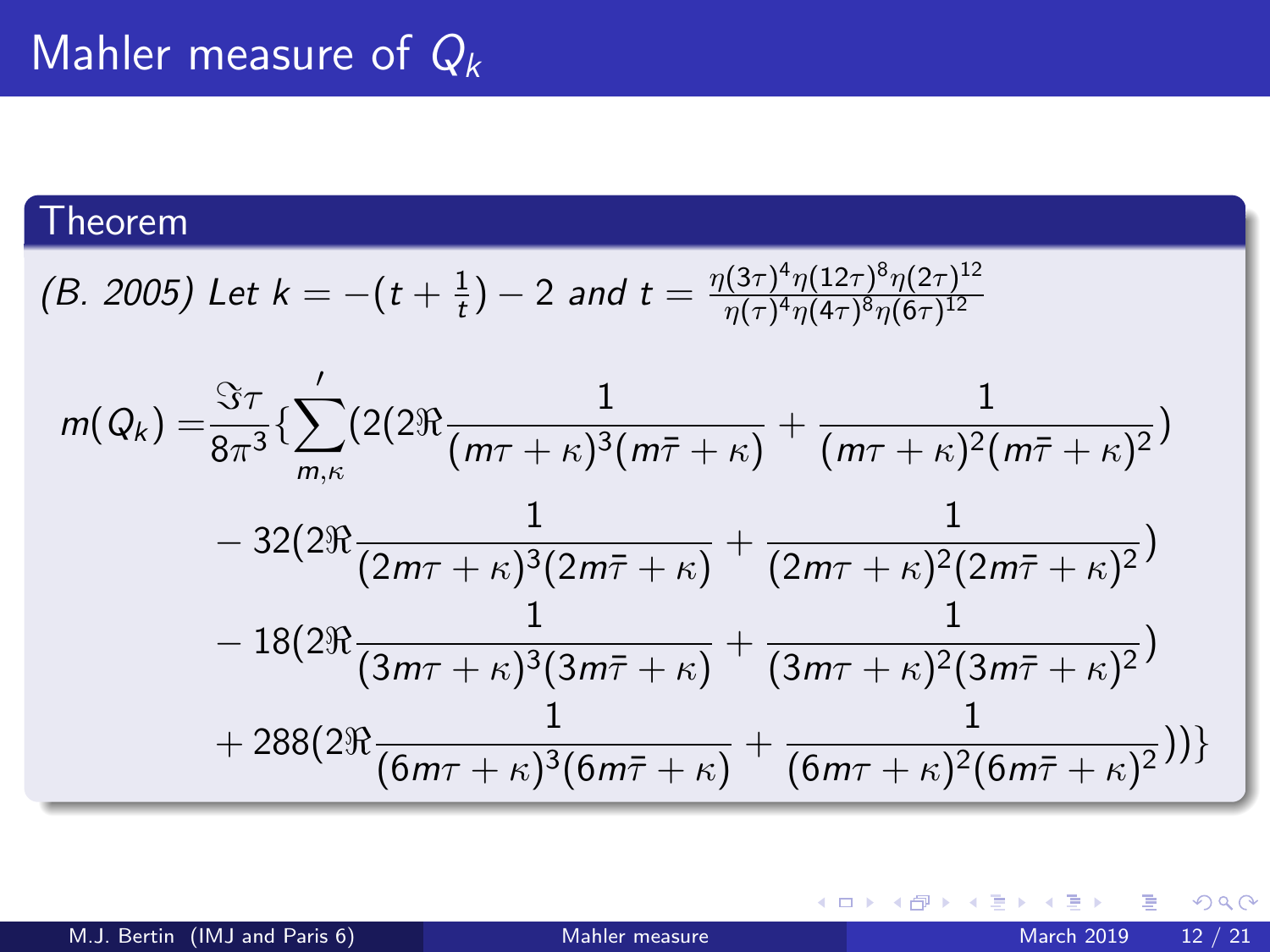### Main ingredients in the proof

- The derivative of  $m(Q_k)$  with respect to the parameter k is a period of the K3-surface, hence satisfy the Picard-Fuchs equation.
- Since we know the solutions of such P-F in terms of modular forms we find that  $dm(P_k)$  can be expressed as a combination of  $E_4(n\tau)$ ,  $n = 1, 2, 3, 6.$
- An integration allows to write the Mahler measure as a modular form.
- Using a Fourier development, it follows  $m(Q_k)$  in terms of Eisenstein-Kronecker series.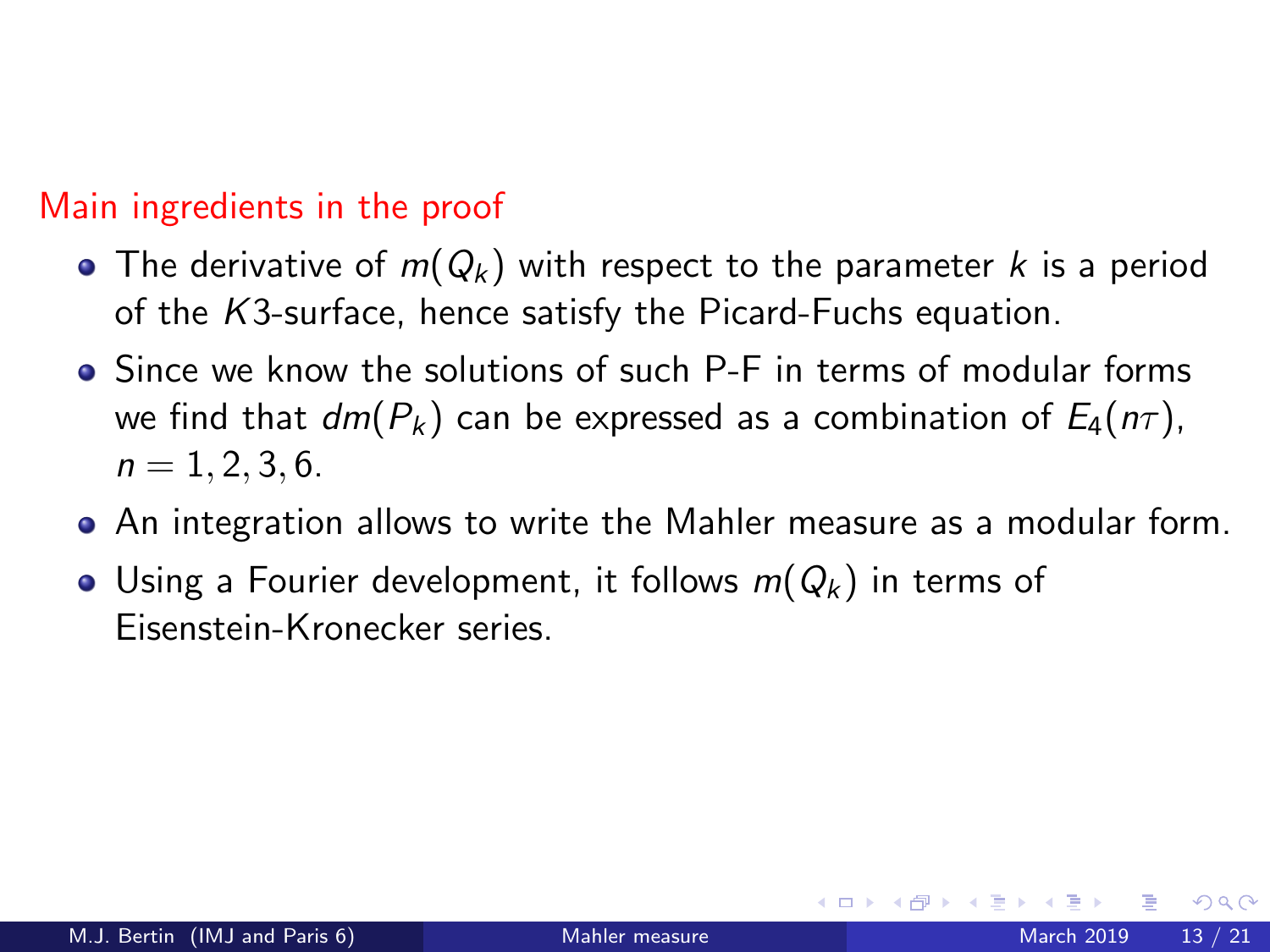## When  $m(Q_k)$  is obtained as the L-series of a modular form?

When the  $K3$ -surface is singular, that is when its Picard number is 20, that is when  $\tau$  is imaginary quadratic.

| - k 1 | $-36$ $-12$ $-6$ $-$ | $-3$                                                       |                                                                 |  |
|-------|----------------------|------------------------------------------------------------|-----------------------------------------------------------------|--|
|       |                      | $\sim$ $\sqrt{-3}$ $\sqrt{-6}$ $\sqrt{-3}$ 3+ $\sqrt{-15}$ | $\sqrt{-3}$   3+ $\sqrt{-15}$   3+ $\sqrt{-3}$   $-2+\sqrt{-2}$ |  |

Denote  $f_{12} = \eta(2\tau)^3\eta(6\tau)^3 = q - 3q^3 + 2q^7 + 9q^9 - 22q^{13} + 26q^{19} + ....$ and more generally  $f_N$  is the CM newform of weight 3 with rational Fourier coefficients up to twisting (see Schütt's table in "CM newforms with rational coefficients").

Denote also  $d_f$  the Dirichlet series

$$
d_f=\frac{f^{3/2}}{4\pi}L(\chi_{-f},2)
$$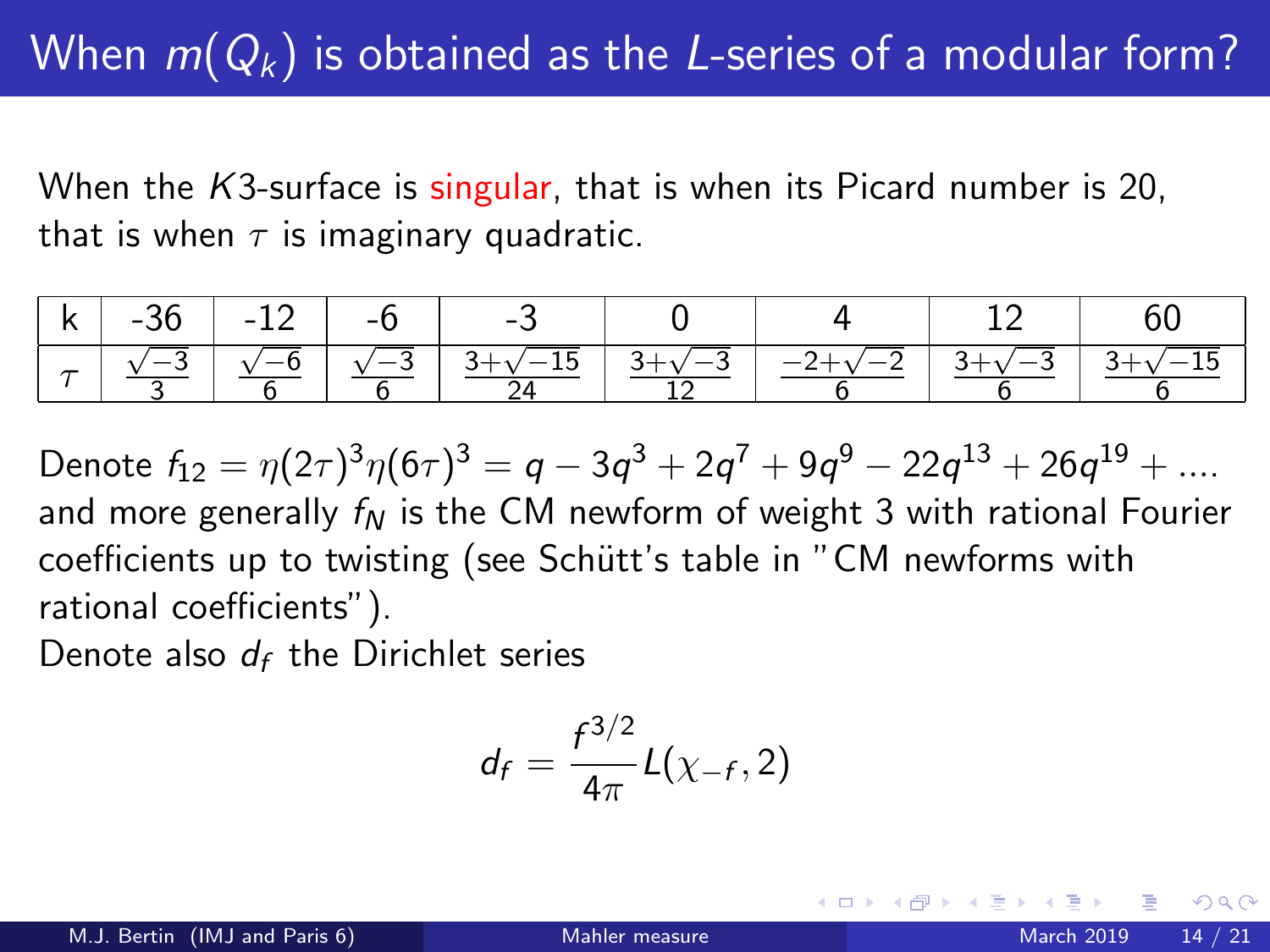| $m(Q_{-36}) =$ | $\frac{32\sqrt{12}}{4\pi^3}L(f_{12},3)+2d_4$                                                 | B.(2019), Samart (2013) |
|----------------|----------------------------------------------------------------------------------------------|-------------------------|
| $m(Q_{-12}) =$ | $\frac{3}{2} \frac{\overline{24\sqrt{24}}}{\overline{4\pi^3}} L(f_{24},3) + \frac{5}{2} d_3$ | B.(2019)                |
| $m(Q_{-6}) =$  | $\frac{7}{2} \frac{12\sqrt{12}}{4\pi^3} L(f_{12}, 3) + d_4$                                  | B.(2019), Samart (2013) |
| $m(Q_{-3}) =$  | $\frac{8}{5}d_3$                                                                             | B.(2008)                |
| $m(Q_0) =$     | $2\frac{12\sqrt{12}}{4\pi^3}L(f_{12},3)$                                                     | B.(2005)                |
| $m(Q_4) =$     | $10\frac{8\sqrt{8}}{4\pi^3}L(f_8,3)$                                                         | B.(2019)                |
| $m(Q_{12}) =$  | $8\frac{12\sqrt{12}}{4\pi^3}L(f_{12},3)$                                                     | B.(2005)                |
| $m(Q_{60}) =$  | $\frac{14}{5} \frac{15\sqrt{15}}{4\pi^3} L(f_{15} \otimes \chi_{-3}) + 4d_3$                 | B.(2019)                |

The proof uses the theorem and some tricks to distinguish the modular part from the Dirichlet part.

4 0 8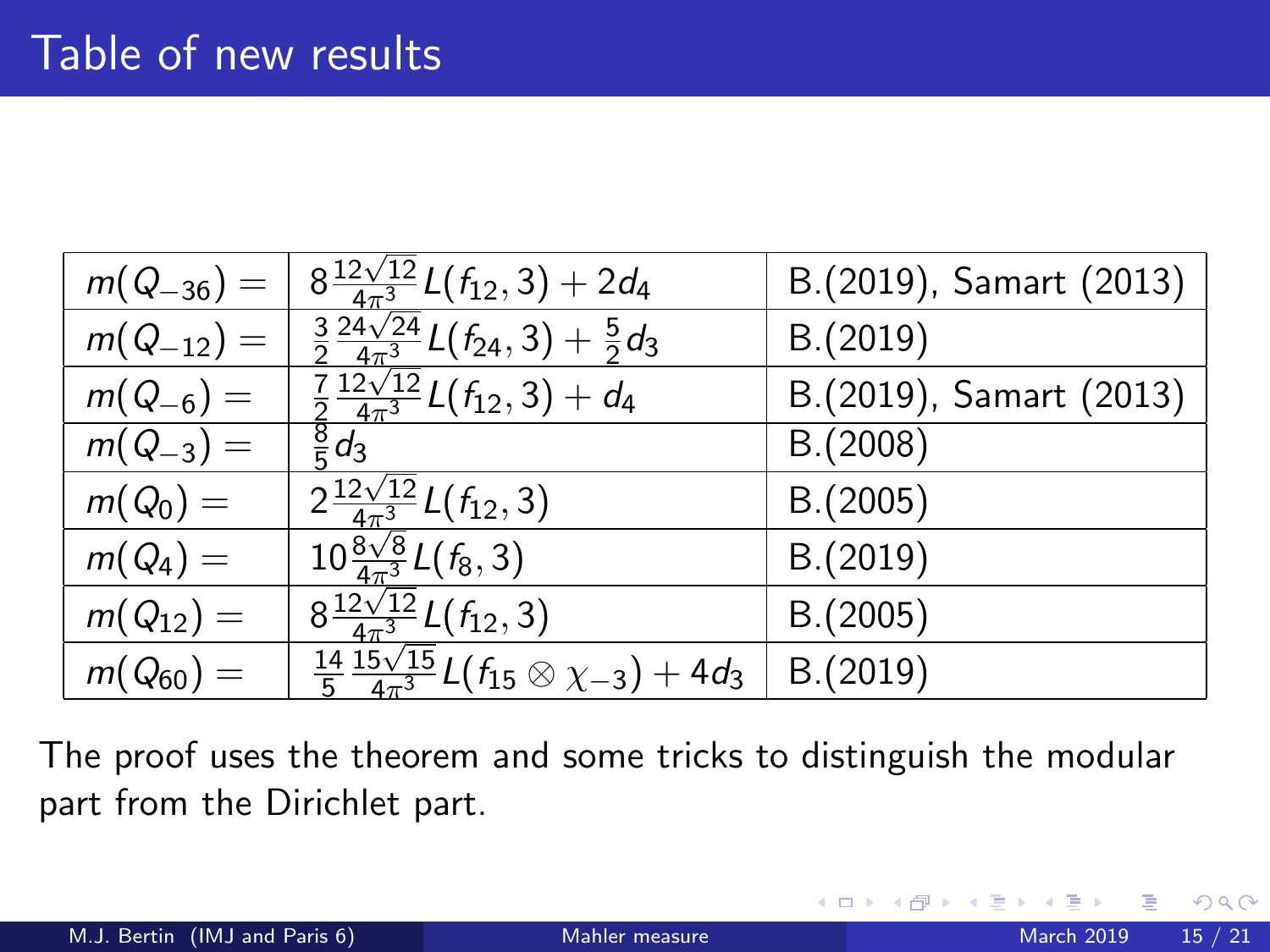# Relating the Mahler measure to the L-series of the K3-surface

Livné's modularity theorem:

### Theorem

Let S be a K3-surface defined over  $\mathbb Q$ , with Picard number 20 and discriminant N. Its transcendental lattice  $T(S)$  is a dimension 2  $Gal(\bar{Q}/\mathbb{O})$ -module thus defines a L series,  $L(T(S), s)$ . Gan  $\mathbb{Q}/\mathbb{Q}$  -module thus defines a L series, L(1(3), s).<br>There exists a weight 3 modular form, f, CM over  $\mathbb{Q}(\sqrt{2})$ −N) satisfying

 $L(T(S), s) \doteq L(f, s).$ 

Moreover, if  $NS(S)$  is generated by divisors defined over  $\mathbb{Q}$ ,

$$
L(S,s)=\zeta(s-1)^{20}L(f,s).
$$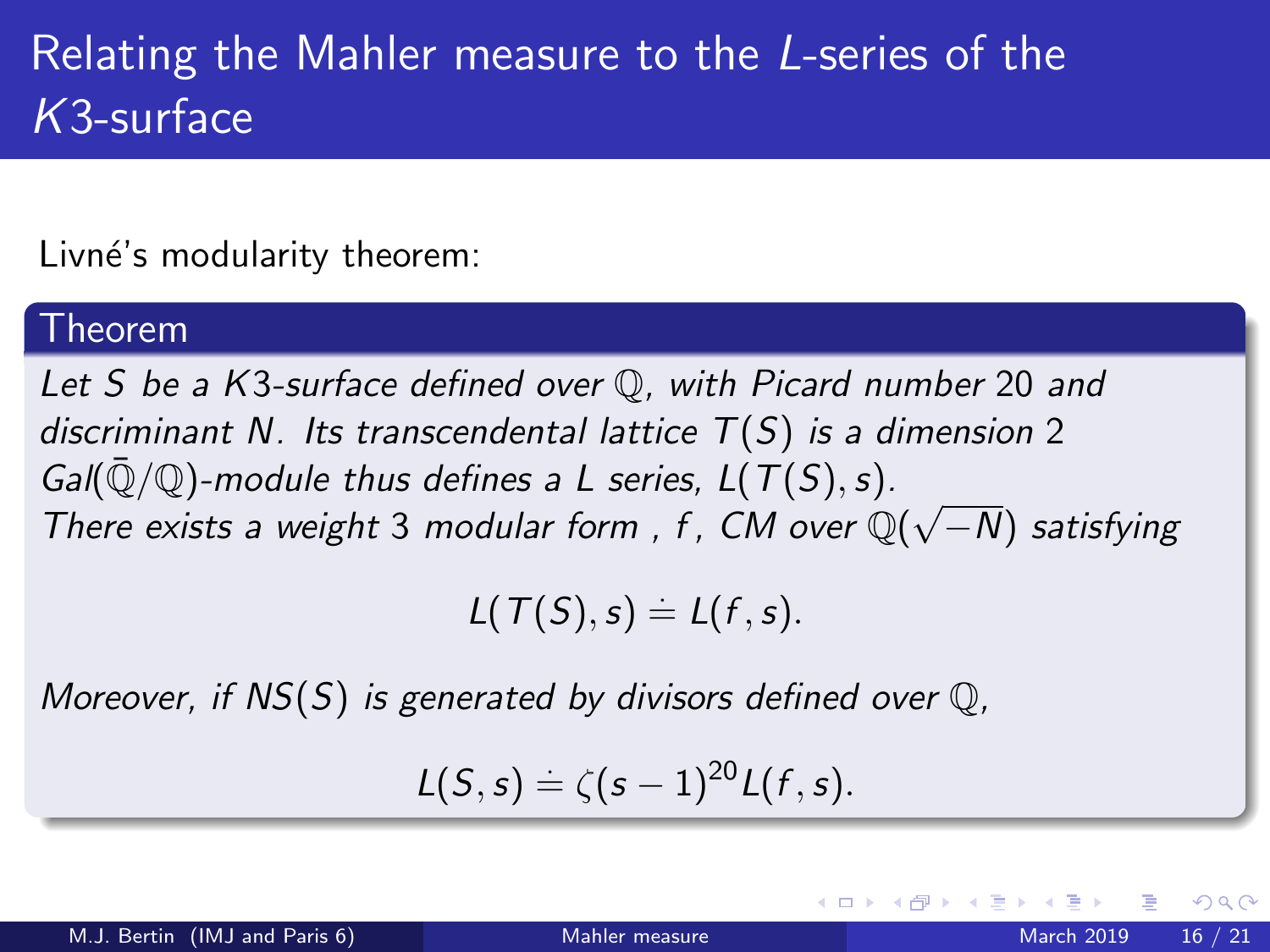When, instead of elliptic curves, we consider singular  $K3$ -hypersurfaces, the determinant of the Gram matrix of the transcendental lattice plays the role of the conductor of the elliptic curve and for some polynomials defining singular K3-surfaces we expect formulae like

$$
m(P_k) \doteq \frac{(\det(\mathcal{T}_K))^{3/2}}{4\pi^3} L(Y_k, 3)
$$

 $\dot{=}$  meaning up to a rational factor.

つひひ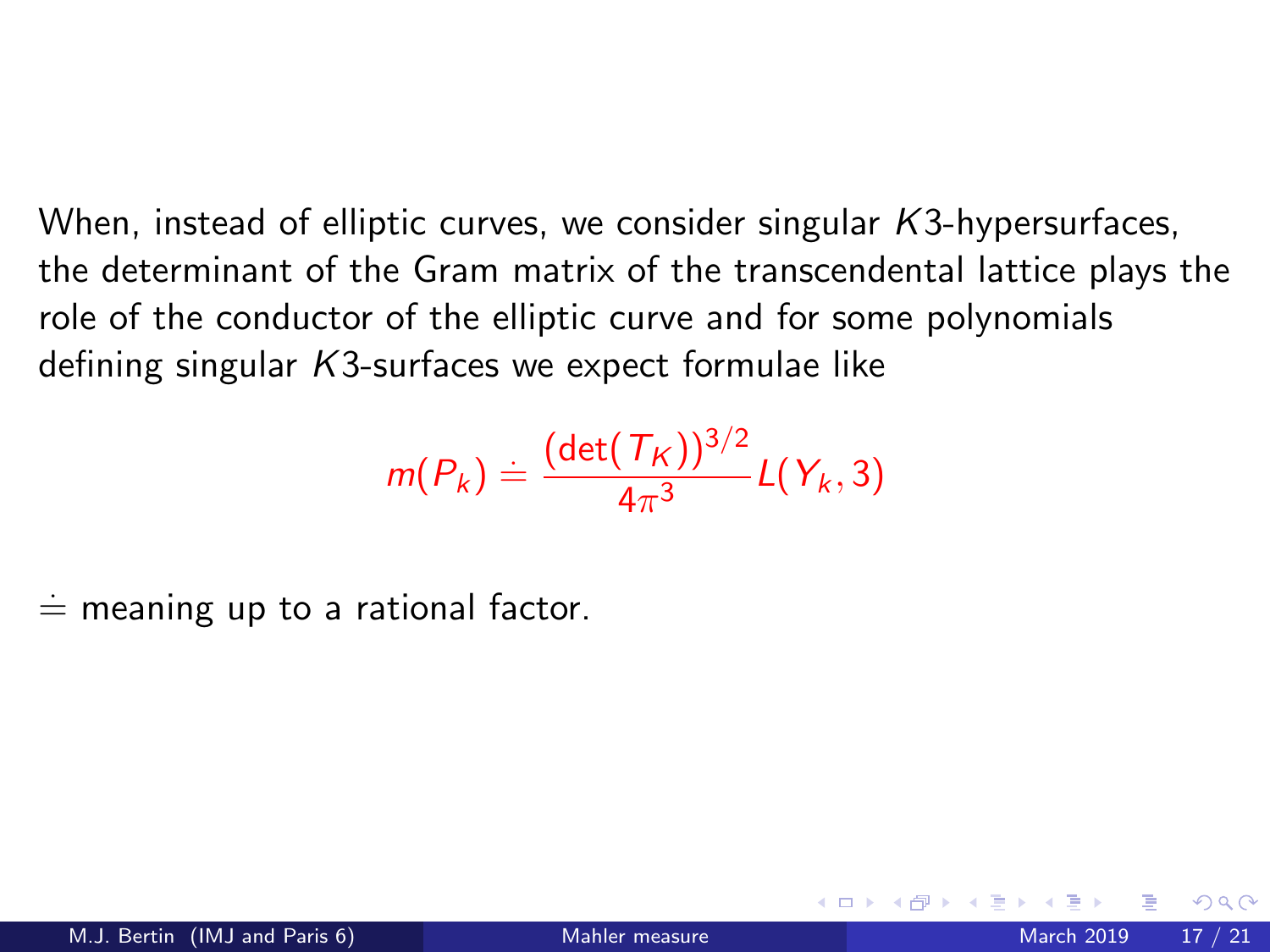$$
L^*(X,s):=\prod_{p\nmid N}^*Z(X|\mathbb{F}_p,p^{-s})=\sum_{n\geq 1}\frac{A(n)}{n^s}
$$

 $N$  is the determinant of the transcendental lattice. Giving a suitable value to the local factors, the L-series of the surface  $X$  can be expressed in terms of the Mellin transform of a modular form.

#### Lemma

Let  $X$  be a singular elliptic K3- surface defined over  $\mathbb Q$ . If a Weierstrass model E of an elliptic fibration of X has rank 1 and possess an infinite section defined over  $\mathbb{Q}(\sqrt{d})$ , then

$$
A_p = - \sum_{x \in \mathbb{P}^1(\mathbb{F}_p), \ E_x \text{ smooth}} a_p(x) - \sum_{x \in \mathbb{P}^1(\mathbb{F}_p), \ E_x \text{ singular}} \epsilon_p(x) - \left(\frac{d}{p}\right)p
$$

with  $a_p(x) = p - 1 - \#E_x(\mathbb{F}_p)$  and  $\epsilon_p(x)$  such that

 $\lambda$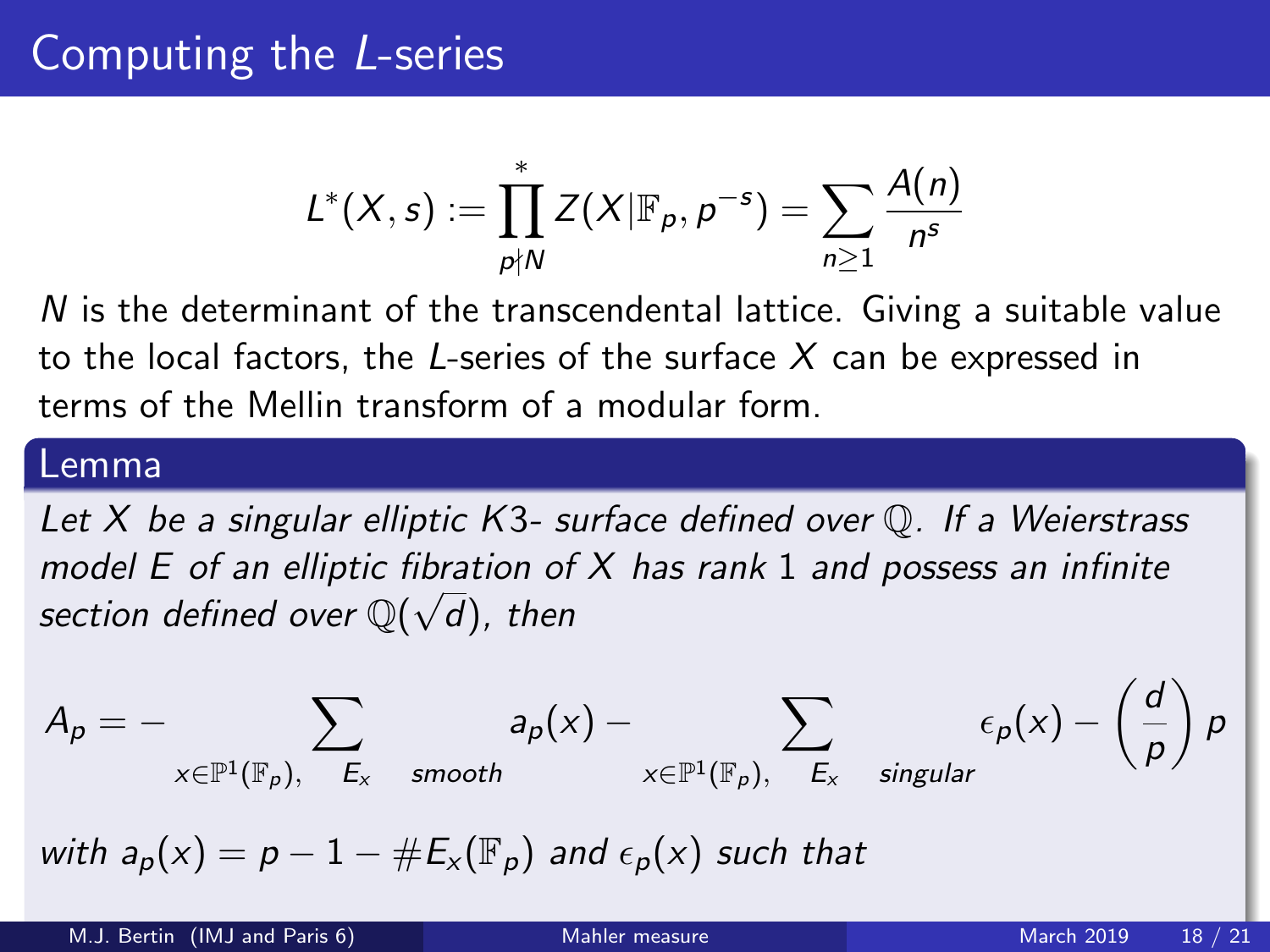### A good Weierstrass model

If interested in the link between the Mahler measure and the L-series of the K3-surface, we need a good Weierstrass model for the family. By chance, quite recently, O. Lecacheux found such a model for the family  $Q_k$ , namely

$$
(F_k) y^2 = x^3 - ((-k^2 + 24)t^2 - 2(k-2)(k+4)^2t - k(k+4)^3)x^2 - 16t^4(t+k+3)x
$$

I explain

|                     | $\vert -12 \vert -4 \vert -6 \vert -3 \vert 0 \vert 4 \vert 12 \vert$ |  |  |  | hU |
|---------------------|-----------------------------------------------------------------------|--|--|--|----|
| $\mid$ rk( $MW_{k}$ |                                                                       |  |  |  |    |

The model is very good when the rank is 0 thanks to Shioda's formula. For example

 $F_0$  has singular fibers  $III^*$ ,  $I_4^*$ ,  $I_3$ ,  $I_2$ , 2-torsion hence  $|det T_0| = \frac{2 \times 4 \times 3 \times 2}{2^2}$  $\frac{1\times3\times2}{2^2} = 12.$ 

つへへ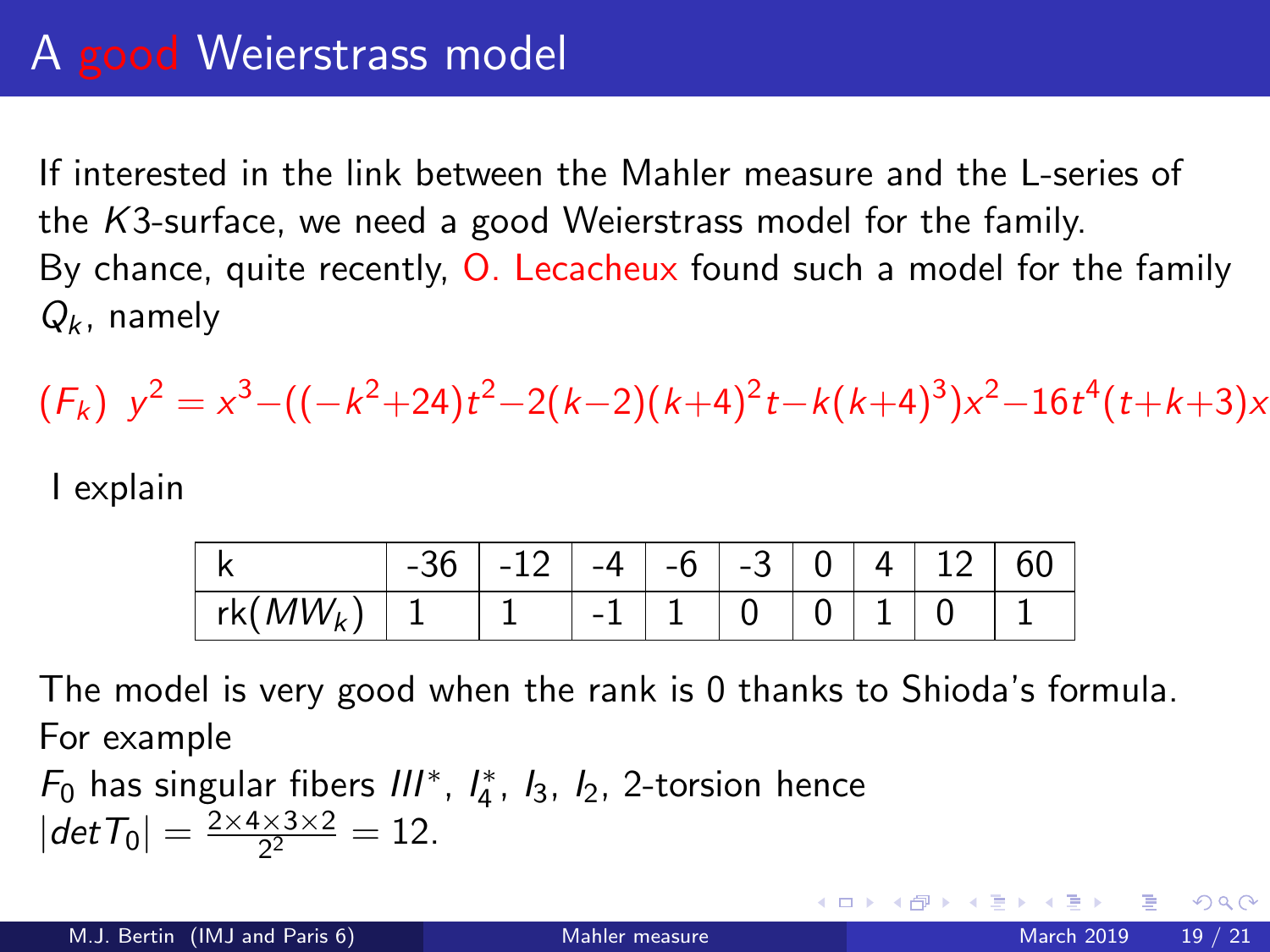When the rank is 1, we need an infinite section for computing the determinant of the transcendental lattice and also applying the lemma. Sometimes it is difficult to find.

| $m(Q_0) =$     | $2\frac{12\sqrt{12}}{4\pi^3}L(f_{12},3)$                                         | $L(Z_0,3) = L(f_{12},3)$                                    |
|----------------|----------------------------------------------------------------------------------|-------------------------------------------------------------|
| $m(Q_{12}) =$  | $\frac{4\times12\sqrt{4\times12}}{4\pi^3}L(f_{12},3)$                            | $L(Z_{12},3) = L(f_{12},3)$                                 |
| $m(Q_{-3}) =$  | $rac{8}{5}d_3$                                                                   | $\overline{L(Z_{-3},3)} = L(f_{15} \otimes \chi_{-3},3)$    |
| $m(Q_{-36}) =$ | $8\frac{12\sqrt{12}}{4\pi^3}L(f_{12},3)+2d_4$                                    | $L(Z_{-36}, 3) \stackrel{?}{=} L(f_{12}, 3)$                |
| $m(Q_{-6}) =$  | $\frac{7}{16} \frac{48\sqrt{48}}{4\pi^3} L(f_{12}, 3) + d_4$                     | $L(Z_{-6},3) = L(f_{12},3)$                                 |
| $m(Q_4) =$     | $\frac{5}{32} \frac{32\sqrt{32}}{4\pi^3} L(f_8, 3)$                              | $L(Z_4,3) = L(f_8,3)$                                       |
| $m(Q_{60}) =$  | $7 \times \frac{3\sqrt{15}}{2\pi^3} L(f_{15} \otimes \chi_{-3}, 3) + 4d_3$       | $L(Z_{60},3) \stackrel{?}{=} L(f_{15} \otimes \chi_{-3},3)$ |
| $m(Q_{-12}) =$ | $\frac{3}{16}\frac{4\times24\sqrt{4\times24}}{4\pi^3}L(f_{24},3)+\frac{5}{2}d_3$ | $L(Z_{-12}, 3) = L(f_{24}, 3)$                              |

4 0 8